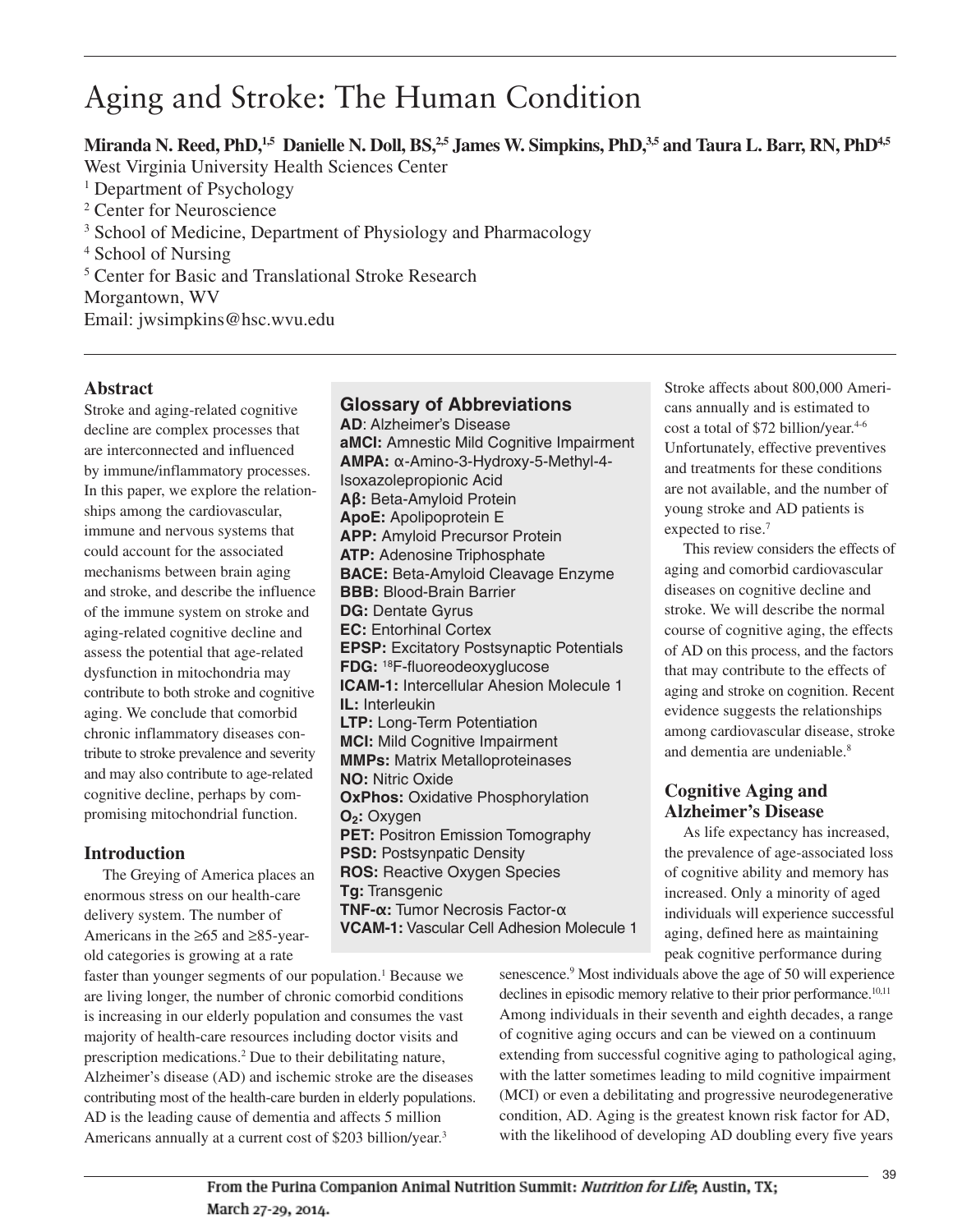after the age of 65. <sup>12</sup> Though debated, MCI may represent a transition state between normal aging and AD<sup>13,14</sup>; individuals with amnestic mild cognitive impairment (aMCI) have an annual conversion rate from MCI to dementia three to six times higher than that observed in normal aging. 13,14 We will highlight agerelated changes in the hippocampus, a critical structure for learning and memory, and how these abnormalities could contribute directly to the neurodegenerative process observed in AD.

## **Normal Course of Cognitive Aging**

With aging, cognitive decline occurs in a number of domains, but some processes remain unimpaired. For example, verbal skills, implicit (procedural) memory and semantic memory are often unimpaired. <sup>15</sup> Similarly, memories of older events are often rigidly retained, <sup>16</sup> but there are notable age-related deficits in executive functioning, attention, spatial learning, working memory, episodic (declarative) memory, and the ability to form complex associations. 17,18 Interestingly, recent evidence suggests a common neurobiological source for many of these memory-related deficits, the hippocampus. <sup>19</sup> In a range of species, hippocampal lesions result in impairments in spatial and episodic memory. 20 Similarly, AD is associated with profound neuronal death in the hippocampus.<sup>21</sup> However, unlike amnestic patients with clear hippocampal destruction or AD, hippocampal neurons of species exhibiting age-associated memory impairment are largely intact.<sup>22-24</sup> Instead, age-associated memory impairments seem to arise from alterations in the functional connections of the hippocampus, particularly the cell groups of the trisynaptic loop (Figure 1).

Compared with young rats, the dentate gyrus (DG) of aged rats receives a fourth to a third fewer synaptic connections from the entorhinal cortex  $(EC)$ ,<sup>25,26</sup> with the reduction in synaptic connections correlating with deficits in memory performance. 26 The loss of inputs from the EC is consistent with the observation that stimulation of the perforant path generates less excitation in the DG of aged rats. <sup>27</sup> However, although the overall input is lower, the individual synapses become more powerful in older rats; stronger depolarizing responses are observed in aged granule cells due to an increase in quantal size. <sup>28</sup> Changes in long-term potentiation (LTP), believed to underlie learning and memory, have also been noted in aged mice; in synapses of the DG from the perforant pathway, the threshold for LTP induction is elevated in memory-impaired aged rats<sup>29</sup> and LTP decays more rapidly, with faster decays correlating with memory deficits. <sup>27</sup> In memoryimpaired, aged humans, there also is evidence of atrophy of the perforant pathway, <sup>30</sup> as well as signal degradation of white matter in the region of the perforant pathway. <sup>31</sup> Similarly, synapses in the DG receiving input from the EC via the perforant pathway are reduced in MCI patients exhibiting memory deficits compared to age-matched control subjects with no cognitive impairment.<sup>32</sup>

Age-related alterations have also been noted in the CA3 region of the hippocampus. In memory-impaired aged rats, the firing rates of CA3 place cells are higher overall compared to young



**Figure 1.** The trisynaptic loop of the hippocampus. In the trisynaptic loop of the hippocampus, flow is largely unidirectional. Information enters this loop via axons of layer II of the entorhinal cortex (EC), known as the perforant pathway, and these axons connect to the dentate gyrus (DG) of the hippocampus. The mossy fibers of the DG, in turn, project to the CA3, and the CA3 connects to the CA1 region via the Schaffer collaterals. Outputs of the CA1 project to the subiculum (SC), where the SC, and to a lesser extent the CA1, project to the EC again, thereby completing the trisynaptic loop. In addition to this unidirectional flow, layer III of the EC also directly connects to the CA1 and SC (dotted lines), and layer II of the EC provides direct connections to the CA3 via the perforant pathway. CA3 neurons also receive more than 95% of their input from recurrent CA3 collaterals, referred to as "autoassociative" tracts.

rats.<sup>33</sup> When the role of CA3 place cells in discriminating spatial representations was examined, young CA3 place cells were almost exclusively active in one arena. In contrast, aged CA3 place cells had high activity levels in both environments, suggesting aged CA3 cells failed to rapidly encode changes in the environment. 33 The hyperactivity of the CA3 may be explained by three agerelated changes in hippocampal circuitry.<sup>33</sup> First, there is an age-associated decrease in hippocampal inhibitory interneurons. 34-36 Loss of these inhibitory interneurons may increase the susceptibility of the aged hippocampus to hyperexcitability. There also is an age-associated decrease in cholinergic modulation from basal forebrain innervation, 37,38 which releases the CA3 recurrent, autoassociation fibers from inhibition, leading to greater activity. <sup>39</sup> Third, there is diminished input from the EC to the DG and CA3,<sup>25-27</sup> yet there is no age-associated change in CA3 recurrent, autoassociation synapses. 26,40 The loss of EC to DG innervation is particularly important because DG firing increases the activation of hilar interneurons, thereby suppressing CA3 pyramidal cells; <sup>41</sup> removal of the perforant pathway to the DG increases CA3 activity. <sup>41</sup> The hyperexcitability of the CA3 is also observed in memory-impaired aged humans; aged individuals with poorer memory performance exhibit increased hippocampal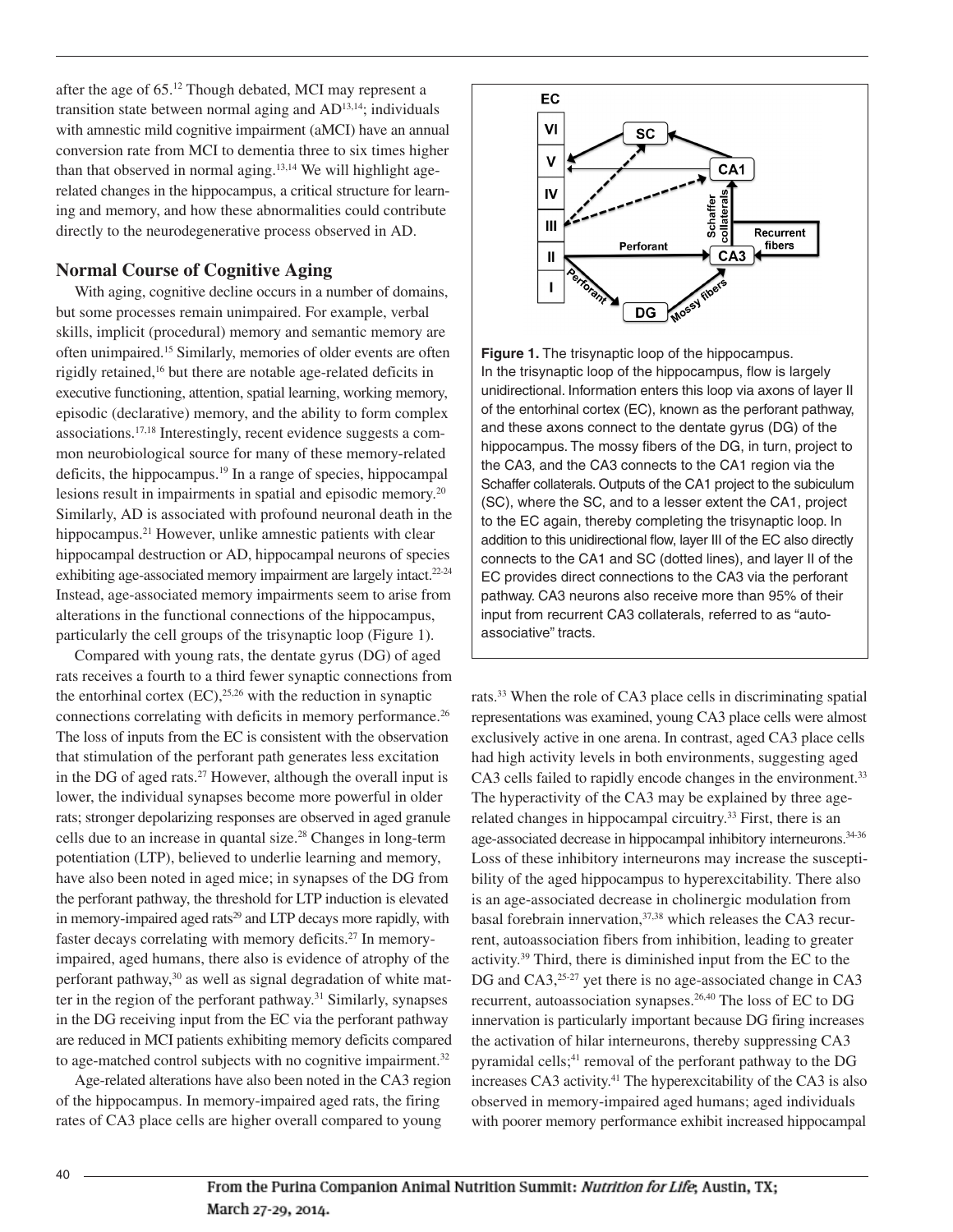activation. <sup>42</sup> Furthermore, patients with MCI exhibit greater hippocampal activation during memory encoding, 43-46 and increased activation in MCI is predictive of the degree and rate of cognitive decline and for conversion to AD.<sup>47</sup>

In the CA1 region, age-related memory impairments are not associated with a loss of synapses from either the  $CA3^{23,26}$  or EC inputs. <sup>26</sup> Rather, aged rats with memory deficits exhibit decreased excitatory postsynaptic potentials (EPSPs)<sup>48</sup> and a 30% reduction in the postsynaptic density (PSD) area of CA1 synapses. <sup>49</sup> These alterations are believed to be due to an increase in the number of nonfunctional "silent" synapses, or synapses with no AMPA receptors,<sup>50</sup> a hypothesis supported by findings of deficits in LTP induction at the Schaffer collaterals. <sup>51</sup> The number of L-type calcium channels in CA1 cells also increases with age,<sup>52</sup> which could explain the disruption of neuronal calcium homeostasis observed in aging. <sup>53</sup> The increase in L-type calcium channels may also explain why CA1 neurons are highly sensitive to excitotoxicity and susceptible to loss in AD. <sup>54</sup> Furthermore, the age-related excess drive from the CA3 may increase the likelihood of excitotoxicity and subsequent loss of CA1 neurons in AD. 55

These age-related changes in hippocampal circuitry are subtle when compared to the massive neuronal loss observed in AD. Nevertheless, the impact these abnormal patterns of neural network activity may have on the development of AD could be significant and are discussed below.

# **Relation Between Normal Cognitive Aging and Alzheimer's Disease**

AD is a neurodegenerative disorder that targets connected neuronal networks. <sup>56</sup> Effective regulation of activity in these neural networks is essential; over- or understimulation can erode synaptic regulation, leading to alterations in learning and memory and, more concerning, neurodegeneration throughout vulnerable networks. <sup>57</sup> A particularly interesting phenomenon observed in the years preceding AD diagnosis, before notable neuronal death occurs, is a hyperactivity of the distributed memory network, composed of the hippocampus, medial temporal lobe and a subset of cortical regions. <sup>58</sup> For example, hippocampal activation during memory tasks is abnormally high for middleaged and elderly people with the ApoE4 allele, a known genetic risk factor for AD, and longitudinal assessment indicates the degree of hippocampal overactivation correlates with declines in memory. <sup>59</sup> Hyperactivity has been confirmed by multiple laboratories examining individuals at genetic or familial risk of AD,<sup>60-63</sup> as well as asymptomatic and minimally impaired older individuals with amyloid deposition. <sup>64</sup> Although this hyperactivity was once believed to be a compensatory response for deteriorating circuitry (i.e., greater cognitive effort to achieve comparable performance), <sup>61</sup> more recent evidence suggests this hyperactivity may signify neuronal excitotoxicity and could represent a therapeutic target.

Neural network hyperactivity may also be permissive for the development of AD. A hallmark of AD is the aggregation and accumulation of beta-amyloid  $(A\beta)$ , a peptide produced by proteolytic cleavage of the amyloid precursor protein (APP). Animal studies suggest increased neural activity increases APP processing and cleavage by beta-amyloid cleavage enzyme (BACE), leading to increased production of  $\mathsf{A}\mathsf{B}$ .<sup>65</sup> Thus, the age-related increases in CA3 activity observed in rats, <sup>33</sup> as well as that found in aMCI subjects,<sup>66,67</sup> may well lead to an increase in Aβ production. Even in the absence of increased neuronal activity, when synaptic vesicles undergo exocytosis, extracellular Aβ levels increase. The latter might be particularly relevant for the aged DG cells, where overall input from the EC is lower yet individual synapses become more powerful due to increases in quantal size,<sup>28</sup> which typically represents an increase in synaptic vesicle size. <sup>68</sup> Additional support comes from mouse models of AD in which Aβ plaques were found specifically within the vicinity of hyperactive neurons. <sup>69</sup> Circumstantial human evidence also supports this view; patients with temporal lobe epilepsy, who exhibit substantially elevated neuronal activity, develop amyloid plaques as early as 30 years of age. 70

The relation between hyperactivity and memory impairments is more than correlational; reducing hippocampal hyperactivity, either by microinjection of an inhibitory neuropeptide in the CA3 or via systemic treatment with antiepileptic agents (sodium valproate and levetiracetam), dose-dependently improved memory in aged rats<sup>71</sup>; despite testing the same range of doses in young rats, levetiracetam had no effect on memory performance, further supporting the view that dampening of hippocampal hyperactivity, not simply global cognitive enhancement, was responsible for the memory improvement observed in levetiracetam-treated aged rats.<sup>71</sup> A low dose of levetiracetam also reduced the hippocampal activation observed in aMCI and improved performance. 66 Together, these studies suggest increased hippocampal activation is not merely a compensatory response but a dysfunctional condition that may be permissive for the development of AD.

# **Stroke and Aging Epidemiology of Stroke**

Strokes are rare in people under the age of 18 years, then increase in prevalence as people age (Figure 2). In both men and women, prevalence of stroke increases from <0.6% in the age group of 20-39 years to nearly 14% in the >80 year old group. After the age of 55 years, there is a doubling of stroke prevalence with each passing decade of life. This greater than 23-fold increase in the prevalence of stroke over the life span indicates that aging is the greatest risk factor for stroke in our population.

In the U.S., stroke is more common in the Southeast and Appalachian regions than in the rest of the country. This is hypothesized to be the result of poor lifestyle choices that contribute to poor overall health. The Appalachia and Southeast differ from national norms in demographics, socioeconomic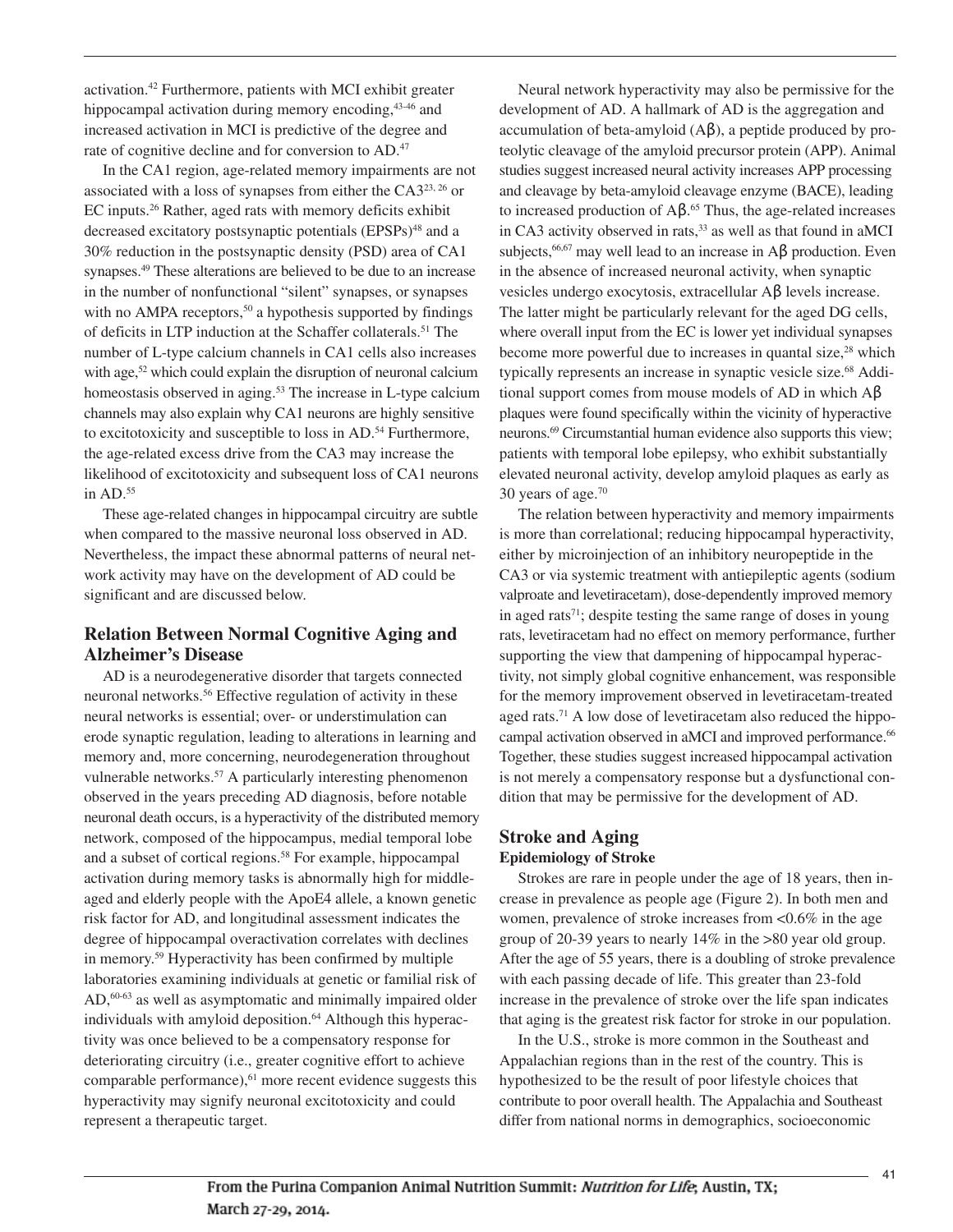

Health and Nutrition Examination Survey: 2007–2010. Source: National Center for Health Statistics and National Heart, Lung and Blood Institute.

characteristics, health status, health care needs, and access to care. They have low per capita and household incomes. 72,73 It is well-documented that there is a direct correlation between economic and financial stability and health status, e.g., the more economically disadvantaged a group is, the poorer the health status of that group. <sup>74</sup> Other reasons for poor health status and outcomes are linked and include a number of characteristics, the impact of which contributes to negative population health outcomes. One example of this is documented for the state of West Virginia. Two-thirds of its 1.8 million people live in communities with fewer than 2,500 residents, and 49 of 55 counties are designated either fully or partly as Health Professional Shortage Areas and/or Medically Underserved Areas. In 2010, the state ranked second worse in the nation in cancer deaths, fourth in heart disease-related deaths, fourth in stroke prevalence, and first in overall diabetes prevalence, heart disease and hypertension. <sup>72</sup> Data from 2010 indicate that 26% of West Virginians smoked cigarettes (second), 32% were obese (fifth), and the state ranked first in adult physical inactivity. <sup>75</sup> Collectively, these factors contribute to the unacceptably high prevalence of stroke among West Virginians. Other Southeastern states share many of these health outcome characteristics. Rural communities experience higher levels of chronic conditions (46.7%) than do urban areas (39.2%), and these populations tend to be understudied and underserved.

The potential contributing factors to this age-related increase in the prevalence of stroke are many and may be linked. Factors known to be associated with an increase in stroke prevalence are biological factors, such as hypertension, diabetes, metabolic syndrome, and obesity, and behavioral factors, such as sedate lifestyle, smoking and excess alcohol use. These identified biological factors are well-known to increase with age. <sup>76</sup> Less well-

known factors contributing to the age-related increase in the prevalence of stroke are chronic suppression of the immune system (See Immune System, Aging and Stroke, below), the lack of adaptation of the autonomic nervous system $^{77}$  and cardiovascular system78 with age, and the age-related alterations in the endocrine system. <sup>79</sup> The maladaptation of these four integrative systems, immune, autonomic, cardiovascular and endocrine, could contribute substantially to the age-related increase in stroke. However, the relative contributions of each of these systems to the age-related increase in the prevalence of stroke are not known and the mechanism(s) by which they contribute to the increase in strokes is only now being characterized.

#### **Connection Between Stroke and Dementia**

Stroke ranks as the fourth leading cause of death and the most common cause of permanent disability in the U.S. Stroke survivors must cope with ongoing neurological impairment and sensorimotor functional deficits as well as a decline in cognitive ability. <sup>80</sup> Epidemiological studies have shown that the prevalence of dementia in ischemic stroke patients is ninefold higher than controls at three months<sup>81</sup> and four to 12 times higher than controls four years after a lacuna infarct. <sup>76</sup> Many of these dementias develop progressively after stroke, suggesting that this cognitive decline is not a direct consequence of the initial ischemic damage.<sup>82</sup>

In animal models, we identified a progressive decline in spatial learning and memory after ischemic stroke that correlates with suppression of hippocampal LTP, an electrophysiological correlate of memory. <sup>83</sup> Additionally, we have demonstrated that stroke induces neuropathological features of AD, including tau hyperphosphorylation, <sup>84</sup> BACE1 activity, <sup>85</sup> aberrant neuronal cell cycle reentry,<sup>86</sup> and overproduction of APP.<sup>87</sup> As such, patients that experience a stroke may be at risk of developing AD-like neuropathology and subsequent cognitive decline.

No studies have assessed Aβ fibular plaques density or neurofibrillary tangles following stroke in human subjects. Such studies are needed to fill a gap in knowledge about post-stroke events that may link animal studies demonstrating AD-like neuropathology and clinical studies showing cognitive decline following stroke.

#### **Immune System, Aging and Stroke**

It was once thought that the brain was an immune-privileged organ that did not produce an inflammatory response to ischemic brain injury. <sup>88</sup> However, it is now well-established that cells in the brain produce and secrete cytokines, chemokines and adhesion molecules enabling the brain to mount a central and peripheral inflammatory response to ischemia.<sup>89,90</sup> Both central and peripheral inflammation contributes to the pathophysiology of stroke<sup>91,92</sup> and neurodegenerative disease. <sup>93</sup> There is increasing evidence that peripheral inflammation not only plays a role in the pathology of stroke but also impacts stroke etiology by increasing susceptibility. <sup>94</sup> In addition, altering peripheral inflammation during neurodegenerative disease significantly alters disease course. 95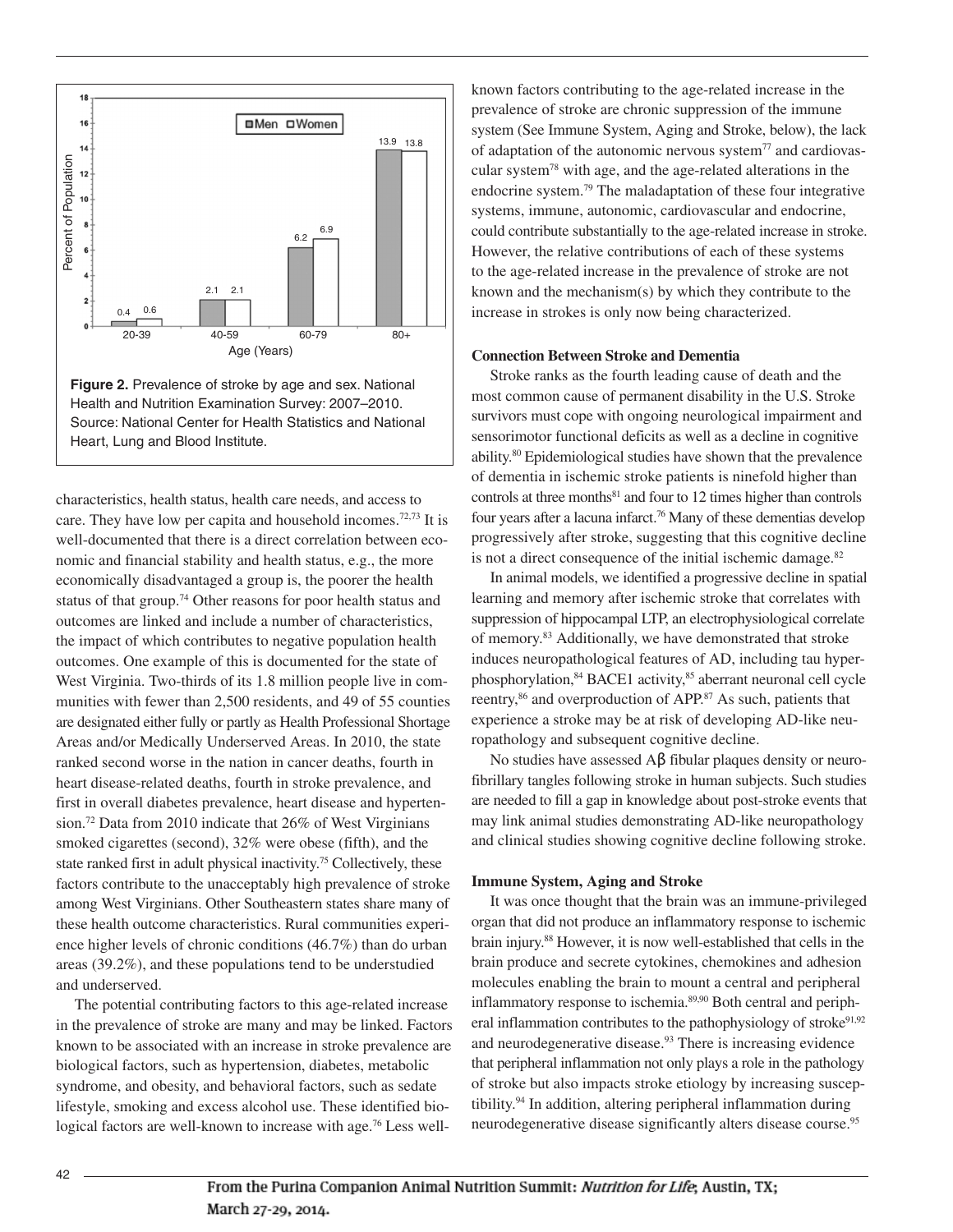Risk factors such as atherosclerosis, obesity, diabetes, and hypertension are associated with an increased peripheral inflammatory profile, and the majority of stroke patients have at least one of these risk factors. <sup>96</sup> Many of these factors could participate in regulating interactions between the central and peripheral immune systems, those classically identified as immune-response mediators and those traditionally unassociated. A further understanding of the interaction between the immune and nervous systems is important to determine the contribution of maladaptive immune responses as a causative factor in both stroke and AD, resulting in disease progression and poor functional outcome.

Stroke most commonly occurs when an atherosclerotic plaque ruptures resulting in thromboembolism. The initiation and progression of plaques are driven by inflammatory cells and mediators, such as cytokines and chemokines. <sup>97</sup> Dysfunctional endothelial cells of the vascular wall at the site of the atherosclerotic lesion express adhesion molecules such as VCAM-1 and ICAM-1 that recruit macrophages and T cells. <sup>98</sup> These immune cells produce cytokines and chemokines along with vasoactive molecules that activate immune cells and smooth muscle cell proliferation resulting in the progression of the atherosclerotic lesion. <sup>99</sup> The continuous recruitment of immune cells and activation results in the formation of a mature plaque, and activated macrophages and T cells are a significant part of the plaque.<sup>100</sup> These activated immune cells secrete matrix metalloproteinases (MMPs), which are collagen-degrading proteases that destabilize the plaque and result in the rupture of the plaque, causing ischemia.<sup>101</sup> It is clear that inflammation is an essential contributor to the development and progression of atherosclerosis, and numerous preclinical studies demonstrate that animal models deficient in adhesion molecules, inflammatory mediators and T cells attenuate the progression of plaque formation and the instability of the plaque. 100,102-104 Clinical studies using positron emission tomography (PET) have shown patients presenting with transient ischemic attacks have high <sup>18</sup> F-fluoreodeoxyglucose (FDG) signals in atherosclerotic plaques. 105,106 FDG is taken up by macrophages and indicates the degree of macrophage activation, which further supports inflammation causing plaque instability.<sup>107</sup>

Increased atherosclerotic burden is a hallmark of obesity and diabetes, and these comorbid diseases cause endothelial dysfunction through insulin resistance and inflammation.<sup>108</sup> Thus, risk factors such as obesity and diabetes increase stroke susceptibility through proatherogenic effects. Furthermore, clinical studies have linked peripheral bacterial infections and increased stroke susceptibility during the first three days after infection.<sup>109,110</sup> Infection is known to increase vascular disease along with increasing inflammatory mediators, such as cytokines, to clear the infection, which can promote the formation of plaques and increase destabilization of the plaque. 111,112 Along with the proatherogenic effects of infection, infection promotes a hypercoagulable state.<sup>113</sup> Interleukin (IL)-6 and tumor necrosis factor- $\alpha$  (TNF- $\alpha$ ) are cytokines that increase during the inflammatory response to infections

that activate the tissue factor-mediated extrinsic pathway of coagulation. Clinical studies have observed in stroke patients with infections increased platelet activation and decreased concentrations of anticoagulatory molecules, such as antithrombin, activated protein C and free protein S.<sup>114,115</sup> Preclinical studies confirm these findings and demonstrate that systemic administration of proinflammatory cytokines mimic characteristics of infection. Obese animal models and animal models with other comorbid diseases, such as diabetic mice and spontaneously hypertensive rats, exhibit larger infarcts and more severe neurological deficits.<sup>116,117</sup> These preclinical and clinical studies support the significance of peripheral inflammation and its impact on stroke, and how the interaction between the immune system and the brain can affect neurological dysfunction after an ischemic insult.

Not only does acute and chronic inflammation preceding stroke increase susceptibility to stroke and increase brain damage after stroke, but also stroke itself initiates a local inflammatory response in the brain and peripheral inflammation that can amplify this central inflammatory reaction. Interruption of cerebral blood flow results in the deprivation of oxygen, glucose and other essential nutrients to the brain and leads to a complex, multifaceted cascade of inflammatory events. Acutely after ischemia, microglia are activated due to the increase in extracellular ATP from the depolarization of neurons and glia, and activated microglia secrete cytokines and chemokines along with developing phagocytic properties. <sup>118</sup> Within four to six hours after an ischemic insult, peripheral leukocytes migrate and adhere to vessel walls and infiltrate into the ischemic brain tissue producing deleterious inflammatory mediators. <sup>92</sup> Numerous studies have shown that neutrophils are the first blood-derived cells from the periphery to infiltrate ischemic brain tissue, and when neutrophil infiltration is inhibited, infarct size is significantly decreased.<sup>119-121</sup> Reperfusion of the occluded vessel generates reactive oxygen species (ROS) resulting in further activation of immune and brain cells and oxidative stress, and these activated cells secrete cytokines, chemokines, MMPs, nitric oxide (NO), more ROS, and adhesion molecules that increase cell death and disruption of the bloodbrain barrier (BBB). 118,122 Moreover, reperfusion and disruption of the BBB leads to further leukocyte infiltration into the brain, amplifying the inflammatory response and enhancing damage. The peripheral and central inflammatory response after ischemia leads to an increase in neuronal death, infarct size and severity of stroke.

Adhesion molecules are essential for leukocytes to infiltrate into the brain after stroke, and notably ICAM-1 and VCAM-1, the same adhesion molecules that recruit immune cells to atherosclerotic lesions, mediate the interaction between leukocytes and the vascular endothelium. <sup>123</sup> Furthermore, both ICAM-1 and VCAM-1 expression increase after stimulation by cytokines, such as TNF-α and IL-1, which are increased after stroke and in obese, diabetic and atherosclerotic patients. <sup>92</sup> An experimental stroke study in diabetic rats showed higher expression of ICAM-1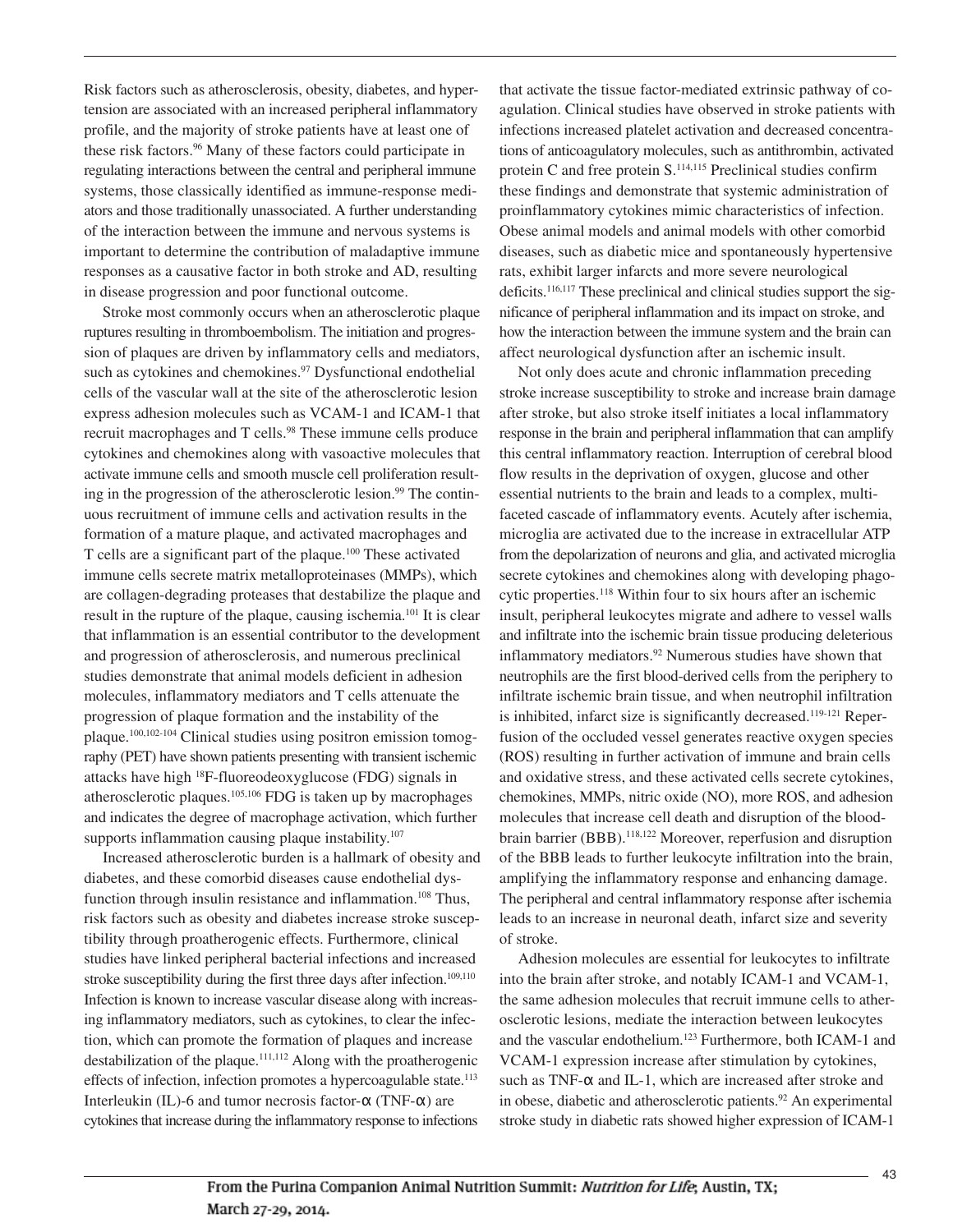in diabetic rats after stroke compared to non-diabetic rats, and this increase in adhesion molecules due to comorbid diseases and infection could contribute to the exacerbation of stroke and increase susceptibility to stroke. <sup>124</sup> Moreover, using ICAM-1 deficient mice and inhibiting ICAM-1 and VCAM-1 in experimental stroke studies result in smaller infarct sizes.<sup>125,126</sup> Clinically, increased plasma and cerebral spinal fluid levels of ICAM-1 and VCAM-1 are observed in stroke patients and correlated with stroke severity.<sup>127,128</sup> Thus, peripheral inflammation due to infection or other comorbid factors may increase stroke severity and stroke susceptibility by increasing adhesion molecules and other inflammatory mediators, which produce an environment that enhances leukocyte activation and adhesion.

It is evident that stroke is a vascular disease that results in neurological deficits after an ischemic insult, and it is not surprising that the prevalence of stroke increases with age because aging affects the vasculature and the immune systems. Capillary networks and density decrease during aging in the cortex of adult humans and animals.<sup>129,130</sup> Chronic inflammation and acute infection contribute to capillary disruption and cell loss resulting in a leaky BBB, and aged rodents exhibit increased BBB disruption along with reduced neurogenesis after stroke. 131-133 In addition, age-associated immune system dysfunction increases the incidence of acute infections and comorbid factors characterized by inflammation, such as diabetes and atherosclerosis, and as discussed above, these comorbid factors greatly increase susceptibility to stroke and worsen the outcome after stroke. 134

Aged individuals are in a chronic state of low-grade inflammation referred to as inflamm-aging, and during inflamm-aging, there is a shift in cytokines toward a proinflammatory state producing proinflammatory cytokines such as TNF-α and IL-1. 135,136 The immune dysregulation theory supports the idea that during healthy aging, anti-inflammatory mediators, such as IL-10, inhibit proinflammatory mediators; however, when the system is challenged by an acute infection, comorbid factors, genetic predisposition and environmental factors, the immune system is unable to mount an anti-inflammatory response to shift the proinflammatory state, resulting in an increased incidence of infections, stroke and possibly AD.<sup>134,137</sup> Thus, understanding the effect of age alone on stroke is difficult because it is likely that age is a surrogate for increased chronic inflammation associated with comorbid diseases. This creates a proatherogenic and procoagulable state responsible for the increased incidence of stroke in the aged.

#### **Mitochondrial Role in Propensity to Stroke**

Ischemic stroke represents 87% of all strokes. <sup>4</sup> During ischemia, there is a transient or permanent decrease in blood flow to the affected brain regions, resulting in deprivation of oxygen  $(O_2)$ and glucose. The brain represents only 2% of the body mass but consumes  $>20\%$  of O<sub>2</sub> and glucose,<sup>138</sup> the result of the high-energy demand of neurons to maintain ion gradients <sup>139-141</sup>

and the almost exclusive use of mitochondrial oxidative phosphorylation (OxPhos) for the production of ATP.<sup>142</sup> As such, even transient reductions in  $O<sub>2</sub>$  or glucose put neurons at risk of dysfunction and death.

During aging<sup>143,144</sup> and AD,<sup>145,146</sup> brain mitochondrial function is compromised, expressed as a reduction in OxPhos, transport of mitochondria from soma to energy-demanding synapses and excessive mitochondrial fission. <sup>146</sup> Thus, both normal aging and disease aging, like AD, set the stage for limited mitochondrial response to ischemia. These mitochondrial defects could be responsible for the increase in the prevalence of stroke, increase in severity of infarcts, and the limited recovery from stroke with advancing age.

With age and AD, the brain experiences a reduced capacity to take up and utilize glucose as an energy source. 143-146 This reduction in glucose utilization in the face of persistent energy demand means that the brain must tap into other sources of energy to supply its basic functions and to respond to ischemic events. In the absence of glucose, brain mitochondria use ketone bodies derived from endogenous sources or dietary lipids through β-oxidation to supply carbon fragments for OxPhos. 147

The use of endogenous sources of fatty acids for fuel for mitochondria may contribute to the initiation or progression of AD. Landfield et al. reported that both aging<sup>148</sup> and  $AD^{149}$  are associated with an upregulation of genes for myelin degradation, suggesting that the aging and diseased brain may autocatabolize this vital material to generate energy. Additionally, it is now recognized in both normal aging and AD, there is a progressive loss of white matter, a possible reflection of the digestion of myelin for fuel.<sup>150,151</sup> Brinton et al.<sup>152,153</sup> have shown that transgenic (Tg) mice contain mutations in genes for human APP, presenilins and tau, mitochondrial defects in OxPhos, and appearance of β-oxidation in very early in life, arguing that AD mutations cause an early life switch from glucose to β-oxidation of lipids in neurons.

Inasmuch as both normal aging and AD compromise mitochondrial structure, function and movement, the possibility is strong that progressive mitochondrial defects contribute to the age-related increase in stroke prevalence, severity and lack of recovery. Further, the extent to which factors known to increase the risk of stroke do so by decreasing mitochondrial function is a challenge to the field of stroke research. Finally, methods of enhancing mitochondrial functions as a therapeutic target to prevent, treat and recover from stroke have not yet been explored.

### **Summary and Conclusions**

It is clear that nonpathological aging results in cognitive decline, primarily through loss of synapses, while cognitive decline in AD is associated with both synaptic and neuronal losses. Further, the age-related increase in stroke incidence and severity is associated with cognitive loss. There are a number of factors that are common in both stroke and age-related cognitive decline, which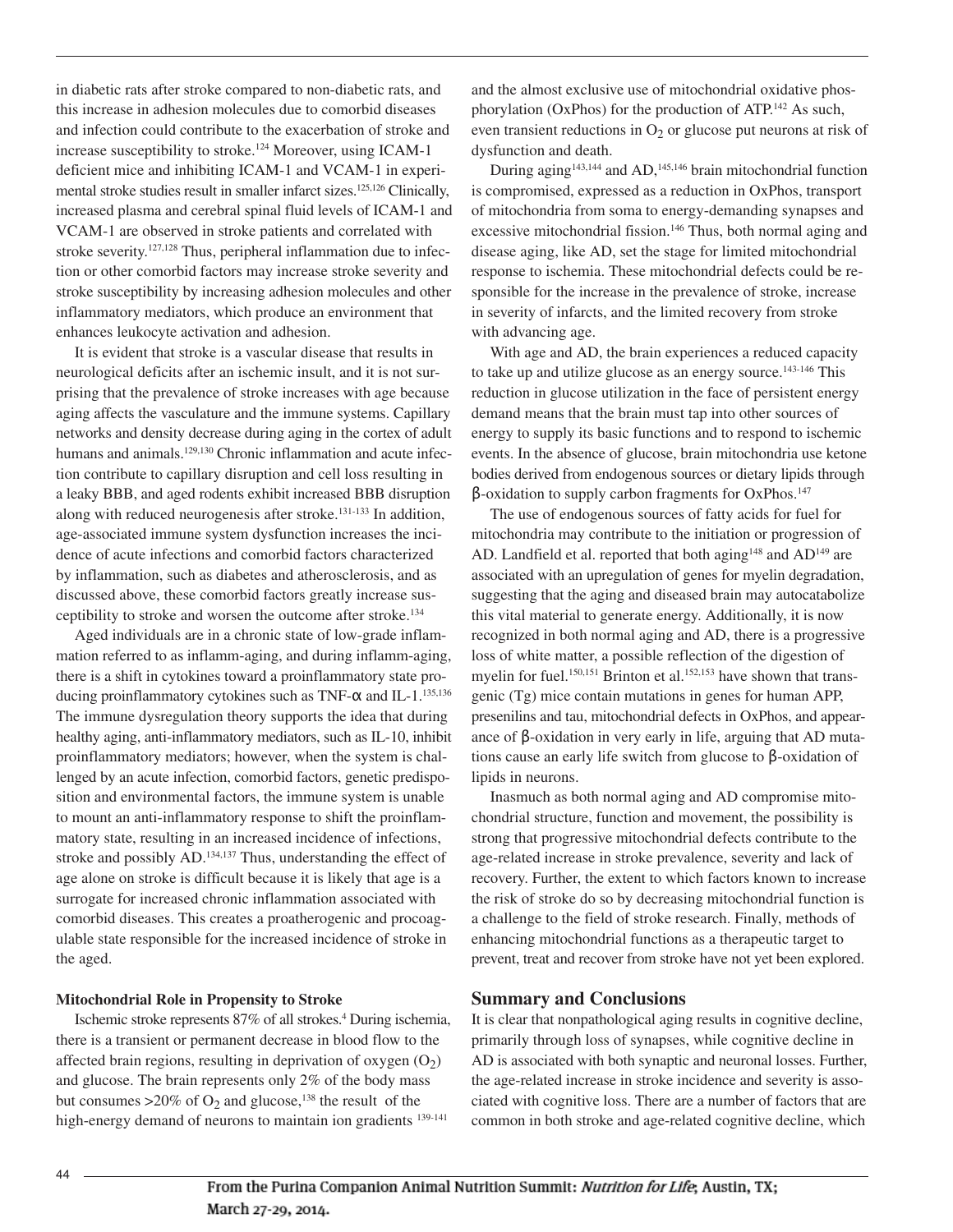suggests that common pathological processes may be at work in these diseases. These include chronic inflammation due to comorbid factors, such as cardiovascular disease. It is also apparent that chronic inflammation is a consequence of immune system dysfunction with age and stroke, producing an uninhibited proinflammatory phenotype. Finally, we now have evidence that with aging, mitochondrial structure, function and trafficking in neurons is compromised, a condition that could account for part of the age-related increase in stroke prevalence and severity as well as age-related cognitive decline, and perhaps AD. As such, targeting mitochondria for intervention could be a promising new area for research.

# **Acknowledgements**

The research described herein was supported, in part, by the following grants: P01 AG022550 (JWS), P01 AG027956 (JWS), the Robert Wood Johnson Nurse Faculty Scholars Program (TLB) and National Institute of General Medical Sciences, U54GM104942 (MNR), and the Alzheimer's Association, NIRG-12-242187 (MNR).

## **References**

1. Howden LM. Age and Sex Composition: 2010. U.S. Census Bureau. 2011

2. Torrible SJ, Hogan DB. Medication Use and Rural Seniors. Who Really Knows What They Are Taking? *Can Fam Physician*. 1997;43:893-898.

3. Thies W, Bleiler L. 2013 Alzheimer's Disease Facts and Figures. *Alzheimers Dement*. 2013;9:208-245.

4. Go AS, Mozaffarian D, Roger VL, et al. Heart Disease and Stroke Statistics — 2014 Update: A Report from the American Heart Association. *Circulation*. 2014;129:e28-e292.

5. Prevalence of Stroke — United States, 2006-2010. *MMWR Morb Mortal Wkly Rep*. 2012;61:379-382.

6. Ovbiagele B, Goldstein LB, Higashida RT, et al. Forecasting the Future of Stroke in the United States: A Policy Statement from the American Heart Association and American Stroke Association. *Stroke*. 2013;44:2361-2375.

7. Kissela BM, Khoury JC, Alwell K, et al. Age at Stroke: Temporal Trends in Stroke Incidence in a Large Biracial Population. *Neurology*. 2012;79:1781-1787.

8. Paciaroni M, Bogousslavsky J. Connecting Cardiovascular Disease and Dementia: Further Evidence. *J Am Heart Assoc*. 2013;2:e000656.

9. Rowe JW, Kahn RL. Human Aging: Usual and Successful. *Science*. 1987;237:143-149.

10. Verhaeghen P, Vandenbroucke A, Dierckx V. Growing Slower and Less Accurate: Adult Age Differences in Time-Accuracy Functions for Recall and Recognition from Episodic Memory. *Exp Aging Res*. 1998;24:3-19.

11. Small SA, Stern Y, Tang M, Mayeux R. Selective Decline in Memory Function Among Healthy Elderly. *Neurology*. 1999; 52:1392-1396.

12. Lindsay J, Laurin D, Verreault R, et al. Risk Factors for Alzheimer's Disease: A Prospective Analysis from the Canadian Study of Health and Aging. *Am J Epid*. 2002;156:445-453.

13. Luck T, Riedel-Heller SG, Kaduszkiewicz H, et al. Mild Cognitive Impairment in General Practice: Age-Specific Prevalence and Correlate Results from the German Study on Aging, Cognition and Dementia in Primary Care Patients (agecode). *Dement Geriatric Cogn Disord*. 2007;24:307-316.

14. Ravaglia G, Forti P, Montesi F, et al. Mild Cognitive Impairment: Epidemiology and Dementia Risk in an Elderly Italian Population. *J Am Geri Soc*. 2008;56:51-58.

15. Kausler DH. Learning and Memory in Normal Aging. Academic Press. 1994.

16. Burke DM, Mackay DG. Memory, Language and Aging. Philosophical Transactions of the Royal Society of London. Series B, Biological Sciences. 1997;352:1845-1856.

17. Hedden T, Gabrieli JD. Insights into the Aging Mind: A View from Cognitive Neuroscience. *Nat Rev Neurosci*. 2004;5:87-96.

18. Gallagher M, Rapp PR. The Use of Animal Models to Study the Effects of Aging on Cognition. *Ann Rev of Psy*. 1997;48:339-370.

19. Wilson IA, Gallagher M, Eichenbaum H, Tanila H. Neurocognitive Aging: Prior Memories Hinder New Hippocampal Encoding. *Trends in Neurosci*. 2006;29:662-670.

20. Squire LR, Stark CE, Clark RE. The Medial Temporal Lobe. *Ann Rev Neurosci*. 2004;27:279-306.

21. Sabuncu MR, Desikan RS, Sepulcre J, et al. The Dynamics of Cortical and Hippocampal Atrophy in Alzheimer's Disease. *Arch Neuro*. 2011;68:1040-1048.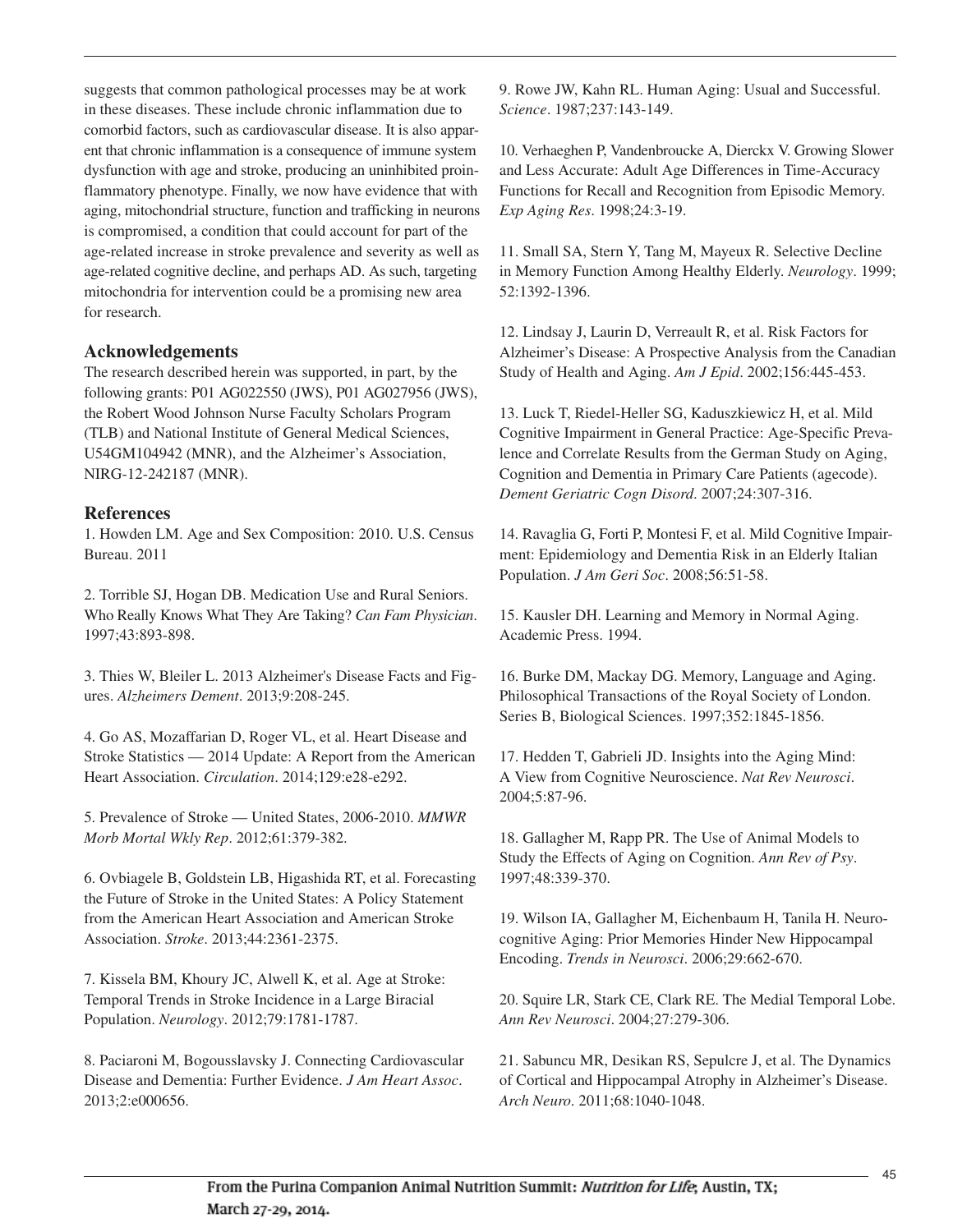22. Rapp PR, Gallagher M. Preserved Neuron Number in the Hippocampus of Aged Rats with Spatial Learning Deficits. Proceedings of the National Academy of Sciences (USA). 1996;93:9926-9930.

23. Geinisman Y, Ganeshina O, Yoshida R, et al. Aging, Spatial Learning and Total Synapse Number in the Rat CA1 Stratum Radiatum. *Neurobiol of Aging*. 2004;25:407-416.

24. West MJ. Regionally Specific Loss of Neurons in the Aging Human Hippocampus. *Neurobiol of Aging*. 1993;14:287-293.

25. Geinisman Y, deToledo-Morrell L, Morrell F, et al. Age-Related Loss of Axospinous Synapses Formed by Two Afferent Systems in the Rat Dentate Gyrus as Revealed by the Unbiased Stereological Dissector Technique. *Hippocampus*. 1992;2:437-444.

26. Smith TD, Adams MM, Gallagher M, et al. Circuit-Specific Alterations in Hippocampal Synaptophysin Immunoreactivity Predict Spatial Learning Impairment in Aged Rats. *J Neurosci*. 2000;20:6587-6593

27. Barnes CA, McNaughton BL. Physiological Compensation for Loss of Afferent Synapses in Rat Hippocampal Granule Cells During Senescence. *J Physiol*. 1980;309:473-485.

28. Foster TC, Barnes CA, Rao G, McNaughton BL. Increase in Perforant Path Quantal Size in Aged f-344 Rats. *Neurobiol Aging*. 1991;12:441-448.

29. Barnes CA, Rao G, Houston FP. Ltp Induction Threshold Change in Old Rats at the Perforant Path-Granule Cell Synapse. *Neurobiol Aging*. 2000;21:613-620.

30. Kalus P, Slotboom J, Gallinat J, et al. Examining the Gateway to the Limbic System with Diffusion Tensor Imaging: The Perforant Pathway in Dementia. *NeuroImage*. 2006;30:713-720.

31. Yassa MA, Muftuler LT, Stark CEL. Ultra High-Resolution Microstructural Diffusion Tensor Imaging Reveals Perforant Path Degradation in Aged Humans *in vivo*. Proceedings of the National Academy of Sciences. 2010;107:12687-12691.

32. Scheff SW, Price DA, Schmitt FA, Mufson EJ. Hippocampal Synaptic Loss in Early Alzheimer's Disease and Mild Cognitive Impairment. *Neurobiol Aging*. 2006;27:1372-1384.

33. Wilson IA, Ikonen S, Gallagher M, et al. Age-Associated Alterations of Hippocampal Place Cells Are Subregion Specific. *J Neurosci*. 2005;25:6877-6886.

34. Cadiacio CL, Milner TA, Gallagher M, Pierce JP. Hilar Neuropeptide y Interneuron Loss in the Aged Rat Hippocampal Formation. *Experi Neurol*. 2003;183:147-158.

35. Vela J, Gutierrez A, Vitorica J, Ruano D. Rat Hippocampal Gabaergic Molecular Markers Are Differentially Affected by Aging. *J Neurochem*. 2003;85:368-377.

36. Stanley DP, Shetty AK. Aging in the Rat Hippocampus Is Associated with Widespread Reductions in the Number of Glutamate Decarboxylase-67 Positive Interneurons But Not Interneuron Degeneration. *J Neurochem*. 2004;89:204-216.

37. Chouinard ML, Gallagher M, Yasuda RP, et al. Hippocampal Muscarinic Receptor Function in Spatial Learning-Impaired Aged Rats. *Neurobiol Aging*. 1995;16:955-963.

38. Sugaya K, Greene R, Personett D, et al. Septo-Hippocampal Cholinergic and Neurotrophin Markers in Age-Induced Cognitive Decline. *Neurobiol Aging*. 1998;19:351-361.

39. Leutgeb S, Leutgeb JK, Treves A, et al. Distinct Ensemble Codes in Hippocampal Areas CA3 and CA1. *Science*. 2004;305: 1295-1298.

40. Rapp PR, Stack EC, Gallagher M. Morphometric Studies of the Aged Hippocampus: I. Volumetric Analysis in Behaviorally Characterized Rats. *J Comp Neuro*. 1999;403:459-470.

41. Bragin A, Jando G, Nadasdy Z, et al. Dentate Eeg Spikes and Associated Interneuronal Population Bursts in the Hippocampal Hilar Region of the Rat. *J Neurophysiol*. 1995;73:1691-1705.

42. Miller SL, Celone K, DePeau K, et al. Age-Related Memory Impairment Associated with Loss of Parietal Deactivation But Preserved Hippocampal Activation. Proceedings of the National Academy of Sciences. 2008;105:2181-2186.

43. Celone KA, Calhoun VD, Dickerson BC, et al. Alterations in Memory Networks in Mild Cognitive Impairment and Alzheimer's Disease: An Independent Component Analysis. *J Neurosc*i. 2006;26:10222-10231.

44. Dickerson BC, Salat DH, Bates JF, et al. Medial Temporal Lobe Function and Structure in Mild Cognitive Impairment. *Annals Neurol*. 2004;56:27-35.

45. Dickerson BC, Salat DH, Greve DN, et al. Increased Hippocampal Activation in Mild Cognitive Impairment Compared to Normal Aging and AD. *Neurol*. 2005;65:404-411.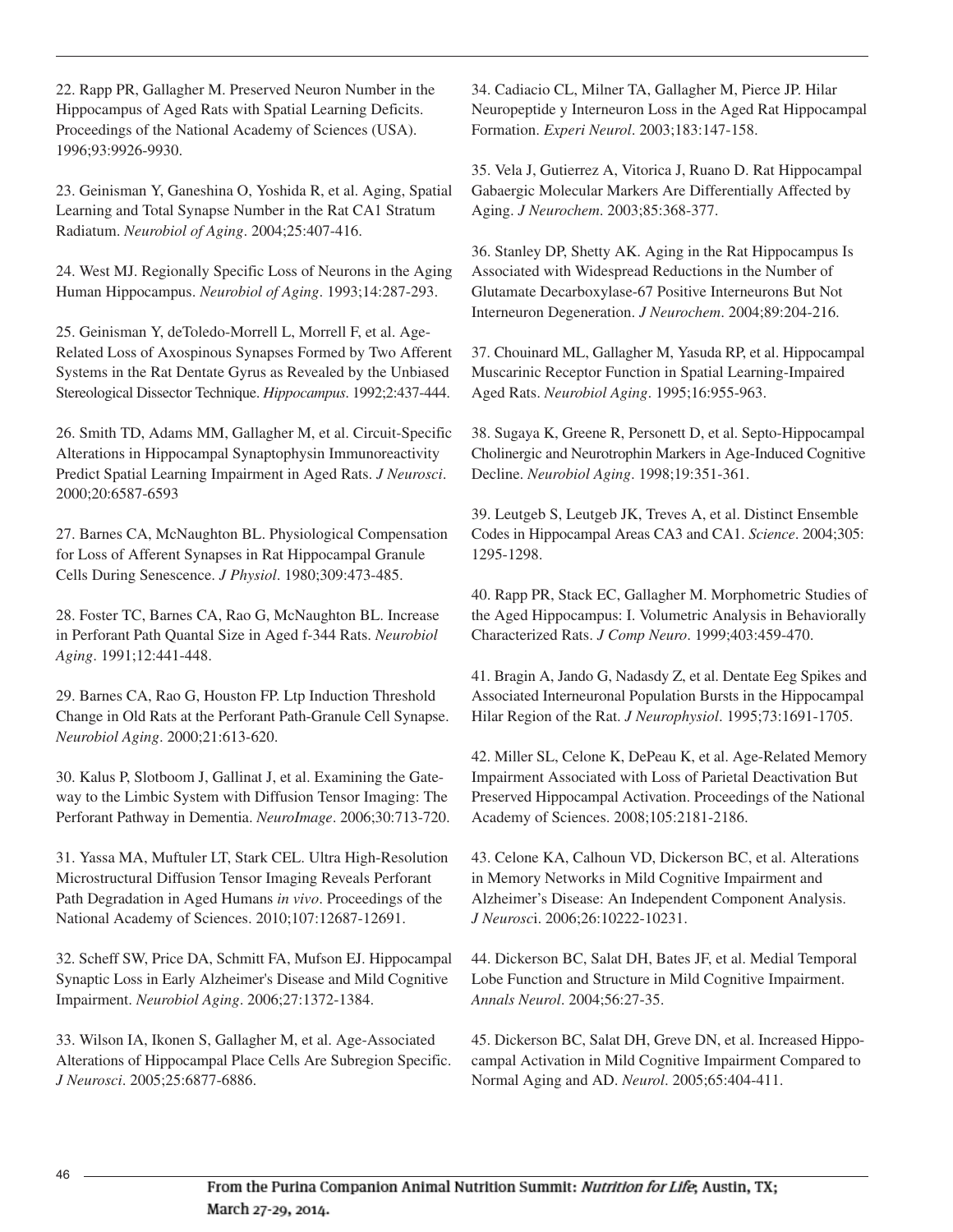46. Sperling R. Functional MRI Studies of Associative Encoding in Normal Aging, Mild Cognitive Impairment and Alzheimer's Disease. *Annals NY Acad Sci*. 2007;1097:146-155.

47. Miller SL, Fenstermacher E, Bates J, et al. Hippocampal Activation in Adults with Mild Cognitive Impairment Predicts Subsequent Cognitive Decline. *J Neurol, Neurosurg Psy*. 2008; 79:630-635.

48. Barnes CA, Rao G, Foster TC, McNaughton BL. Region-Specific Age Effects on Ampa Sensitivity: Electrophysiological Evidence for Loss of Synaptic Contacts in Hippocampal Feld CA1. *Hippocampus*. 1992;2:457-468.

49. Nicholson DA, Yoshida R, Berry RW, et al. Reduction in Size of Perforated Postsynaptic Densities in Hippocampal Axospinous Synapses and Age-Related Spatial Learning Impairments. *J Neurosci*. 2004;24:7648-7653.

50. Lister JP, Barnes CA. Neurobiological Changes in the Hippocampus During Normative Aging. *Archives Neurol*. 2009;66: 829-833.

51. Moore CI, Browning MD, Rose GM. Hippocampal Plasticity Induced by Primed Burst, But Not Long-Term Potentiation, Stimulation Is Impaired in Area CA1 of Aged Fischer 344 Rats. *Hippocampu*s. 1993;3:57-66.

52. Thibault O, Landfield PW. Increase in Single l-Type Calcium Channels in Hippocampal Neurons During Aging. *Science* 1996; 272:1017-1020.

53. Brewer LD, Dowling AL, Curran-Rauhut MA, et al. Estradiol Reverses a Calcium-Related Biomarker of Brain Aging in Female Rats. *J Neurosci*. 2009;29:6058-6067.

54. West MJ, Kawas CH, Martin LJ, Troncoso JC. The CA1 Region of the Human Hippocampus Is a Hot Spot in Alzheimer's Disease. *Annals NY Acad Sci*. 2000;908:255-259.

55. Gallagher M, Bakker A, Yassa MA, et al. Bridging Neurocognitive Aging and Disease Modification: Targeting Functional Mechanisms of Memory Impairment. *Curr Alz Res*. 2010;7:197-199.

56. Braak H, Braak E. Neuropathological Staging of Alzheimer-Related Changes. *Acta Neuropathologica*. 1991;82:239-259.

57. Palop JJ, Chin J, Mucke L. A Network Dysfunction Perspective on Neurodegenerative Diseases. *Nature*. 2006;443:768-773.

58. Sperling RA, Dickerson BC, Pihlajamaki M, et al. Functional Alterations in Memory Networks in Early Alzheimer's Disease. *Neuromolecular Med*. 2010;12:27-43.

59. Bookheimer SY, Strojwas MH, Cohen MS, et al. Patterns of Brain Activation in People at Risk for Alzheimer's Disease. *New Eng J Med*. 2000;343:450-456.

60. Quiroz YT, Budson AE, Celone K, et al. Hippocampal Hyperactivation in Presymptomatic Familial Alzheimer's Disease. *Annals Neurol*. 2010;68:865-875.

61. Bondi MW, Houston WS, Eyler LT, et al. FMRI Evidence of Compensatory Mechanisms in Older Adults at Genetic Risk for Alzheimer's Disease. *Neurol*. 2005;64:501-508.

62. Bassett SS, Yousem DM, Cristinzio C, et al. Familial Risk for Alzheimer's Disease Alters FMRI Activation Patterns. *Brain*. 2006;129:1229-1239.

63. Filippini N, MacIntosh BJ, Hough MG, et al. Distinct Patterns of Brain Activity in Young Carriers of the Apoe-Epsilon4 Allele. Proceedings of the National Academy of Sciences. 2009;106: 7209-7214.

64. Sperling RA, Laviolette PS, O'Keefe K, et al. Amyloid Deposition Is Associated with Impaired Default Network Function in Older Persons Without Dementia. *Neuron*. 2009;63:178-188.

65. Kamenetz F, Tomita T, Hsieh H, et al. App Processing and Synaptic Function. *Neuron*. 2003;37:925-937.

66. Bakker A, Krauss GL, Albert MS, et al. Reduction of Hippocampal Hyperactivity Improves Cognition in Amnestic Mild Cognitive Impairment. *Neuron*. 2012;74:467-474.

67. Yassa MA, Stark SM, Bakker A, et al. High-Resolution Structural and Functional MRI of Hippocampal CA3 and Dentate Gyrus in Patients with Amnestic Mild Cognitive Impairment. *NeuroImage*. 2010;51:1242-1252.

68. Karunanithi S, Marin L, Wong K, Atwood HL. Quantal Size and Variation Determined by Vesicle Size in Normal and Mutant Drosophila Glutamatergic Synapses. *J Neurosci*. 2002; 22:10267-10276.

69. Busche MA, Eichhoff G, Adelsberger H, et al. Clusters of Hyperactive Neurons Near Amyloid Plaques in a Mouse Model of Alzheimer's Disease. *Science*. 2008;321:1686-1689.

70. Mackenzie IR, Miller LA. Senile Plaques in Temporal Lobe Epilepsy. *Acta Neuropathologica*. 1994;87:504-510.

71. Koh MT, Haberman RP, Foti S, et al. Treatment Strategies Targeting Excess Hippocampal Activity Benefit Aged Rats with Cognitive Impairment. *Neuropsychopharmacology*. 2010;35: 1016-1025.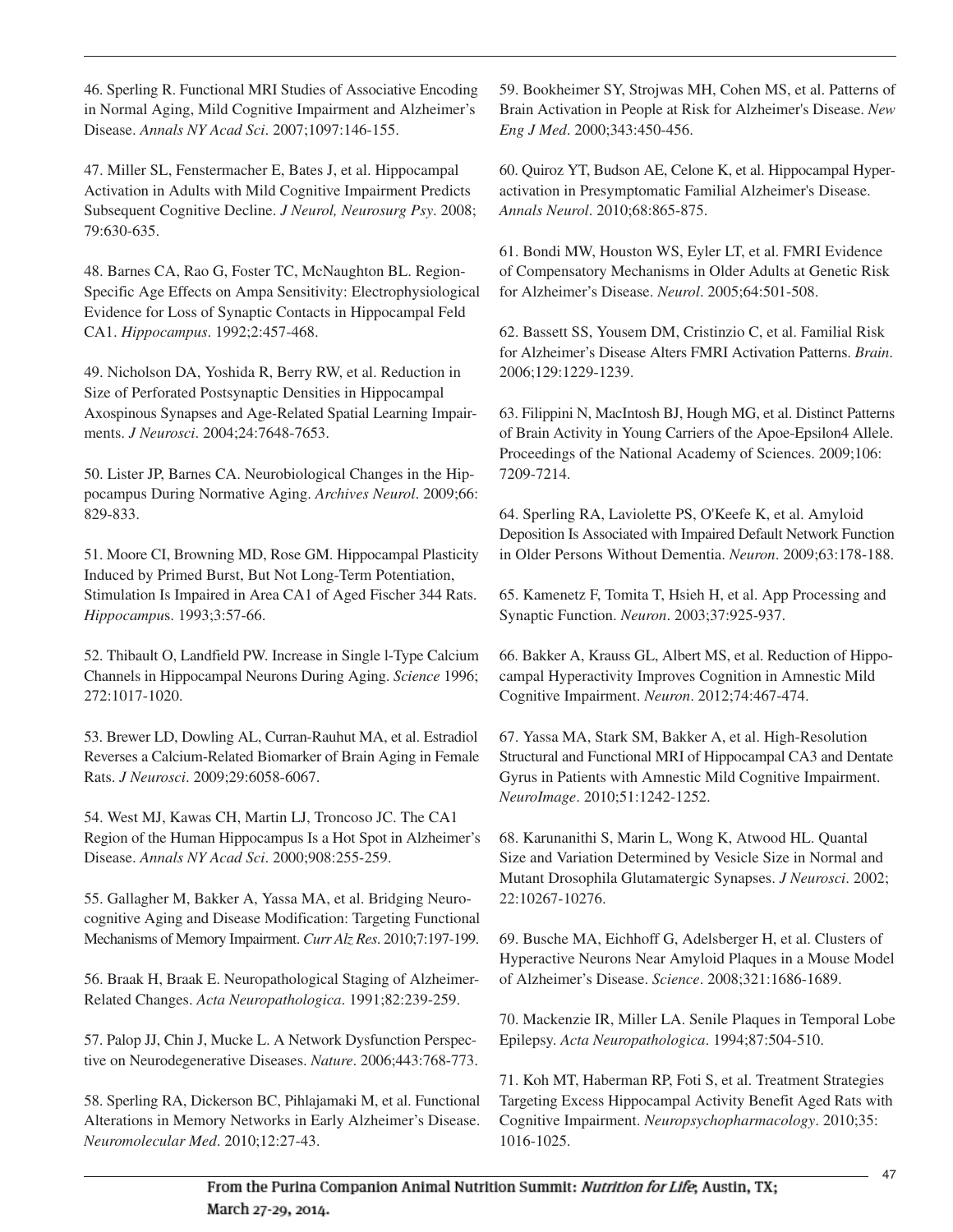72. American Health Rankings. 2013. Accessed at: http://www. Americashealthrankings.Org/rankings

73 U.S. Census Bureau. 2009 American Community Survey Briefs: Poverty 2008 and 2009. Accessed at: http://www.Census. Gov/prod/2010pubs/acsbr09-1.Pdf

74. Feinstein JS. The Relationship Between Socioeconomic Status and Health: A Review of the Literature. Milbank Q. 1993;71:279-322.

75. Prevalence of Physical Activity, Including Lifestyle Activities Among Adults — United States, 2000-2001. *MMWR Morb Mortal Wkly Rep*. 2003;52:764-769.

76. Loeb C, Gandolfo C, Croce R, Conti M. Dementia Associated with Lacunar Infarction. *Stroke*. 1992;23:1225-1229.

77. Hilz MJ, Moeller S, Akhundova A, et al. High NIHSS Values Predict Impairment of Cardiovascular Autonomic Control. *Stroke*. 2011;42:1528-1533.

78. Najjar SS, Scuteri A, Lakatta EG. Arterial Aging: Is It an Immutable Cardiovascular Risk Factor? *Hypertension*. 2005; 46:454-462.

79. Bushnell CD, Hurn P, Colton C, et al. Advancing the Study of Stroke in Women: Summary and Recommendations for Future Research from an NINDS-Sponsored Multidisciplinary Working Group. *Stroke*. 2006;37:2387-2399.

80. Phipps MA. Assessment of Neurologic Deficits in Stroke. Acute-Care and Rehabilitation Implications. *Nurs Clin N Am*. 1991;26:957-970.

81. Tatemichi TK, Desmond DW, Mayeux R, et al. Dementia after Stroke: Baseline Frequency, Risks and Clinical Features in a Hospitalized Cohort. *Neurology*. 1992;42:1185-1193.

82. Tatemichi TK, Paik M, Bagiella E, et al. Risk of Dementia after Stroke in a Hospitalized Cohort: Results of a Longitudinal Study. *Neurology*. 1994;44:1885-1891.

83. Li W, Huang R, Shetty RA, et al. Transient Focal Cerebral Ischemia Induces Long-Term Cognitive Function Deficit in an Experimental Ischemic Stroke Model. *Neurobiol Dis*. 2013;59:18-25.

84. Wen Y, Yang S, Liu R, Simpkins JW. Transient Cerebral Ischemia Induces Site-Specific Hyperphosphorylation of Tau Protein. *Brain Res*. 2004;1022:30-38.

85. Wen Y, Onyewuchi O, Yang S, et al. Increased Beta-Secretase Activity and Expression in Rats Following Transient Cerebral Ischemia. *Brain Res*. 2004;1009:1-8.

86. Wen Y, Yang S, Liu R, et al. Transient Cerebral Ischemia Induces Aberrant Neuronal Cell Cycle Re-Entry and Alzheimer's Disease-Like Tauopathy in Female Rats. *J Biol Chem*. 2004;279: 22684-22692.

87. Shi J, Yang SH, Stubley L, et al. Hypoperfusion Induces Overexpression of Beta-Amyloid Precursor Protein MRNA in a Focal Ischemic Rodent Model. *Brain Re*s. 2000;853:1-4.

88. Arvin B, Neville LF, Barone FC, Feuerstein GZ. The Role of Inflammation and Cytokines in Brain Injury. *Neurosci Biobehav Rev*. 1996;20:445-452.

89. Liu T, Clark RK, McDonnell PC, et al. Tumor Necrosis Factor-Alpha Expression in Ischemic Neurons. *Stroke*. 1994; 25:1481-1488.

90. Ferrarese C, Mascarucci P, Zoia C, et al. Increased Cytokine Release from Peripheral Blood Cells after Acute Stroke. *J Cereb Blood Flow Metab*. 1999;19:1004-1009.

91. Dirnagl U, Iadecola C, Moskowitz MA. Pathobiology of Ischaemic Stroke: An Integrated View. *Trends Neurosci*. 1999; 22:391-397.

92. Wang Q, Tang XN, Yenari MA. The Inflammatory Response in Stroke. *J Neuroimmunol*. 2007;184:53-68.

93. Lucin KM, Wyss-Coray T. Immune Activation in Brain Aging and Neurodegeneration: Too Much or Too Little? *Neuron*. 2009;64:110-122.

94. Emsley HC, Hopkins SJ. Acute Ischaemic Stroke and Infection: Recent and Emerging Concepts. *Lancet Neurol*. 2008; 7:341-353.

95. Perry VH, Cunningham C, Holmes C. Systemic Infections and Inflammation Affect Chronic Neurodegeneration. *Nat Rev Immunol*. 2007;7:161-167.

96. Hankey GJ. Potential New Risk Factors for Ischemic Stroke: What Is Their Potential? *Stroke*. 2006;37:2181-2188.

97. Hansson GK, Libby P. The Immune Response in Atherosclerosis: A Double-Edged Sword. *Nat Rev Immunol*. 2006;6:508-519.

98. Cybulsky MI, Iiyama K, Li H, et al. A Major Role for VCAM-1, But Not ICAM-1, in Early Atherosclerosis. *J Clin Invest*. 2001;107:1255-1262.

99. McColl BW, Allan SM, Rothwell NJ. Systemic Infection, Inflammation and Acute Ischemic Stroke. *Neurosci*. 2009;158: 1049-1061.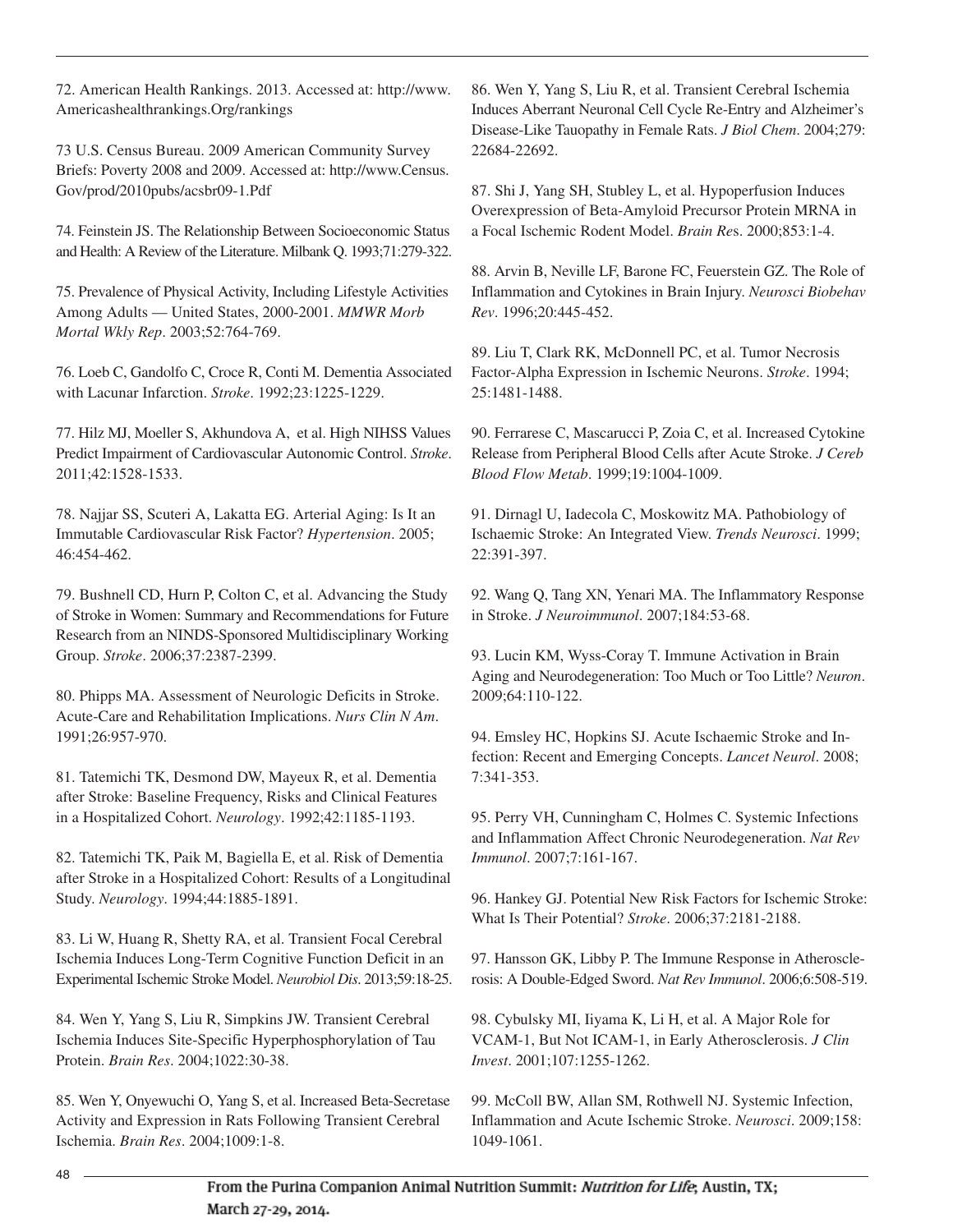100. Zhou X, Nicoletti A, Elhage R, Hansson GK. Transfer of CD4(+) T Cells Aggravates Atherosclerosis in Immunodeficient Apolipoprotein E Knockout Mice. *Circulation*. 2000;102:2919- 2922.

101. Johnson JL, George SJ, Newby AC, Jackson CL. Divergent Effects of Matrix Metalloproteinases 3, 7, 9, and 12 on Atherosclerotic Plaque Stability in Mouse Brachiocephalic Arteries. Proc Natl Acad Sci. 2005;102:15575-15580.

102. Dong ZM, Brown AA, Wagner DD. Prominent Role of P-Selectin in the Development of Advanced Atherosclerosis in APOE-Deficient Mice. *Circulation*. 2000;101:2290-2295.

103. Boring L, Gosling J, Cleary M, Charo IF. Decreased Lesion Formation in CCR2-/- Mice Reveals a Role for Chemokines in the Initiation of Atherosclerosis. *Nature*. 1998;394:894-897.

104. Chi H, Messas E, Levine RA, et al. Interleukin-1 Receptor Signaling Mediates Atherosclerosis Associated with Bacterial Exposure and/or a High-Fat Diet in a Murine Apolipoprotein E Heterozygote Model: Pharmacotherapeutic Implications. *Circulation*. 2004;110:1678-1685.

105. Rudd JH, Warburton EA, Fryer TD, et al. Imaging Atherosclerotic Plaque Inflammation with [18f]-Fluorodeoxyglucose Positron Emission Tomography. *Circulation*. 2002;105:2708-2711.

106. Davies JR, Rudd JH, Fryer TD, et al. Identification of Culprit Lesions after Transient Ischemic Attack by Combined 18f Fluorodeoxyglucose Positron-Emission Tomography and High-Resolution Magnetic Resonance Imaging. *Stroke*. 2005;36:2642-2647.

107. Warburton L, Gillard J. Functional Imaging of Carotid Atheromatous Plaques. *J Neuroimaging*. 2006;16:293-301.

108. Hunt BJ, Jurd KM. Relation Between Endothelial-Cell Activation and Infection, Inflammation and Infarction. *Lancet*. 1997;350:293.

109. Grau AJ, Buggle F, Becher H, et al. Recent Bacterial and Viral Infection Is a Risk Factor for Cerebrovascular Ischemia: Clinical and Biochemical Studies. *Neurology*. 1998;50:196-203.

110. Smeeth L, Thomas SL, Hall AJ, et al. Risk of Myocardial Infarction and Stroke after Acute Infection or Vaccination. *N Engl J Med*. 2004;351:2611-2618.

111. Li L, Messas E, Batista Jr EL, et al. Porphyromonas Gingivalis Infection Accelerates the Progression of Atherosclerosis in a Heterozygous Apolipoprotein E-Deficient Murine Model. *Circulation*. 2002;105:861-867.

112. Michelsen KS, Doherty TM, Shah PK, Arditi M. Tlr Signaling: An Emerging Bridge from Innate Immunity to Atherogenesis. *J Immunol*. 2004;173:5901-5907.

113. Vila N, Reverter JC, Yague J, Chamorro A. Interaction Between Interleukin-6 and the Natural Anticoagulant System in Acute Stroke. *J Interferon Cytokine Res*. 2000;20:325-329.

114. van der Poll T, Buller HR, ten Cate H, et al. Activation of Coagulation after Administration of Tumor Necrosis Factor to Normal Subjects. *N Engl J Med*. 1990;322:1622-1627.

115. van der Poll T, Levi M, Hack CE, et al. Elimination of Interleukin-6 Attenuates Coagulation Activation in Experimental Endotoxemia in Chimpanzees. *J Exp Med*. 1994;179:1253-1259.

116. Terao S, Yilmaz G, Stokes KY, et al. Inflammatory and Injury Responses to Ischemic Stroke in Obese Mice. *Stroke*. 2008;39:943-950.

117. McGill JK, Gallagher L, Carswell HV, et al. Impaired Functional Recovery after Stroke in the Stroke-Prone Spontaneously Hypertensive Rat. *Stroke*. 2005;36:135-141.

118. Melani A, Turchi D, Vannucchi MG, et al. Atp Extracellular Concentrations Are Increased in the Rat Striatum During *in vivo* Ischemia. *Neurochem Int*. 2005;47:442-448.

119. Hallenbeck JM. Significance of the Inflammatory Response in Brain Ischemia. *Acta Neurochir Suppl*. 1996;66:27-31.

120. Chopp M, Li Y, Jiang N, et al. Antibodies Against Adhesion Molecules Reduce Apoptosis after Transient Middle Cerebral Artery Occlusion in Rat Brain. *J Cereb Blood Flow Metab*. 1996;16:578-584.

121 Yenari MA, Kunis D, Sun GH, et al. Hu23f2g, an Antibody Recognizing the Leukocyte CD11/CD18 Integrin, Reduces Injury in a Rabbit Model of Transient Focal Cerebral Ischemia. *Exp Neurol*. 1998;153:223-233.

122. Coyle JT, Puttfarcken P. Oxidative Stress, Glutamate and Neurodegenerative Disorders. *Science*. 1993;262:689-695.

123. DeGraba TJ. The Role of Inflammation after Acute Stroke: Utility of Pursuing Anti-Adhesion Molecule Therapy. *Neurology*. 1998;51:S62-68.

124. Ding C, He Q, Li PA. Diabetes Increases Expression of ICAM after a Brief Period of Cerebral Ischemia. *J Neuroimmunol*. 2005;161:61-67.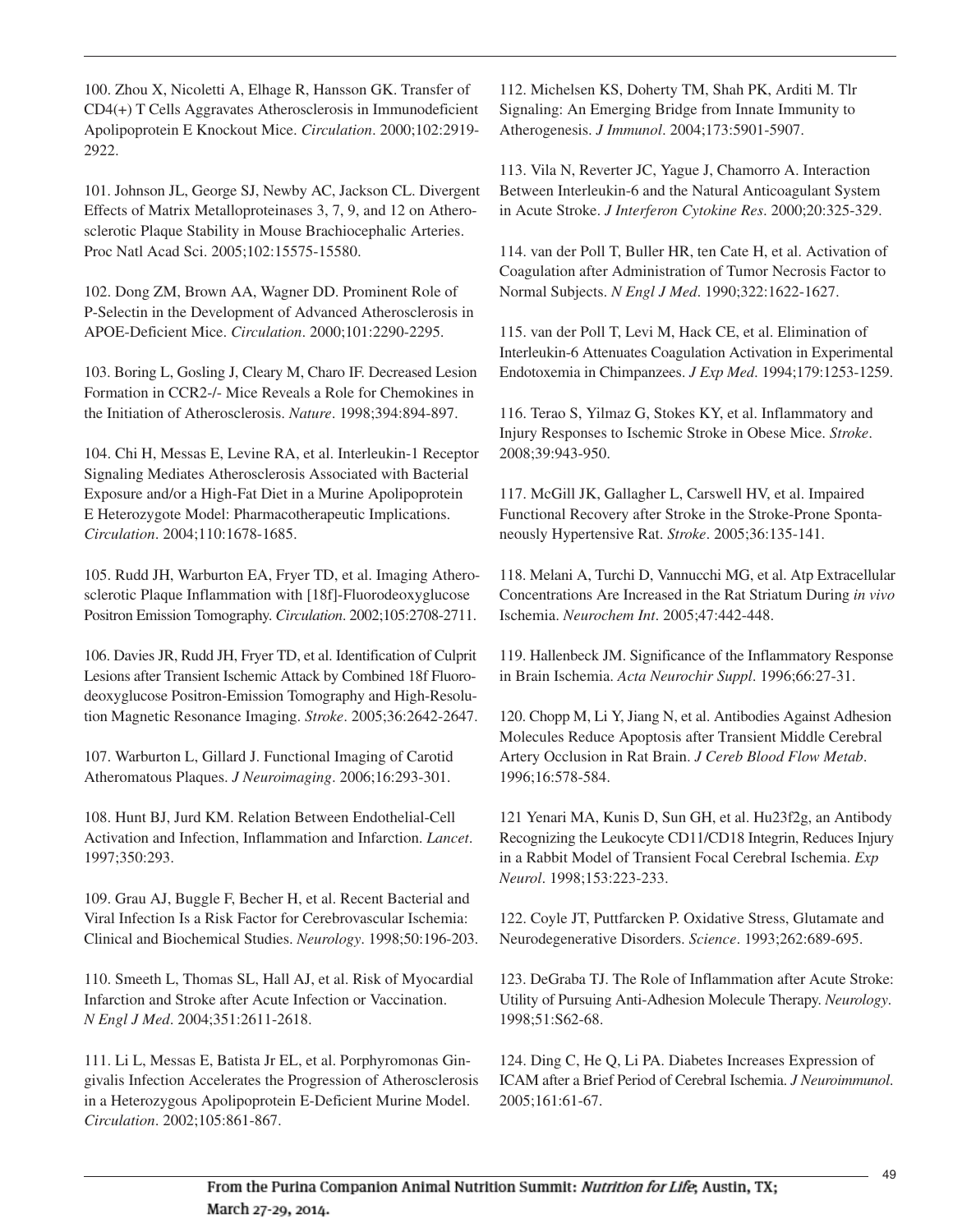125. Connolly Jr ES, Winfree CJ, Springer TA, et al. Cerebral Protection in Homozygous Null ICAM-1 Mice after Middle Cerebral Artery Occlusion. Role of Neutrophil Adhesion in the Pathogenesis of Stroke. *J Clin Invest*. 1996;97:209-216.

126. Kitagawa K, Matsumoto M, Mabuchi T, et al. Deficiency of Intercellular Adhesion Molecule 1 Attenuates Microcirculatory Disturbance and Infarction Size in Focal Cerebral Ischemia. *J Cereb Blood Flow Metab*. 1998;18:1336-1345.

127. Ehrensperger E, Minuk J, Durcan L, et al. Predictive Value of Soluble Intercellular Adhesion Molecule-1 for Risk of Ischemic Events in Individuals with Cerebrovascular Disease. *Cerebrovasc Dis*. 2005;20:456-462.

128. Selakovic V, Colic M, Jovanovic M, et al. Cerebrospinal Fluid and Plasma Concentration of Soluble Intercellular Adhesion Molecule 1, Vascular Cell Adhesion Molecule 1 and Endothelial Leukocyte Adhesion Molecule in Patients with Acute Ischemic Brain Disease. *Vojnosanit Pregl*. 2003;60:139-146.

129. Brown WR, Thore CR. Review: Cerebral Microvascular Pathology in Aging and Neurodegeneration. *Neuropathol Appl Neurobiol*. 2011;37:56-74.

130. Brown WR, Moody DM, Thore CR, et al. Vascular Dementia in Leukoaraiosis May Be a Consequence of Capillary Loss Not Only in the Lesions, But in Normal-Appearing White Matter and Cortex As Well. *J Neurol Sci*. 2007;257:62-66.

131. Darsalia V, Heldmann U, Lindvall O, Kokaia Z. Stroke-Induced Neurogenesis in Aged Brain. *Stroke*. 2005;36:1790-1795.

132. DiNapoli VA, Huber JD, Houser K, et al. Early Disruptions of the Blood-Brain Barrier May Contribute to Exacerbated Neuronal Damage and Prolonged Functional Recovery Following Stroke in Aged Rats. *Neurobiol Aging*. 2008;29:753-764.

133. Ingraham JP, Forbes ME, Riddle DR, Sonntag WE. Aging Reduces Hypoxia-Induced Microvascular Growth in the Rodent Hippocampus. *J Gerontol A Biol Sci Med Sci*. 2008;63:12-20.

134. Castelo-Branco C, Soveral I. The Immune System and Aging: A Review. *Gynecol Endocrinol*. 2014;30:16-22.

135. Bruunsgaard H, Andersen-Ranberg K, Jeune B, et al. A High-Plasma Concentration of TNF-Alpha Is Associated with Dementia in Centenarians. *J Gerontol A Biol Sci Med Sci*. 1999;54:M357-364.

136. Griffin WS. Inflammation and Neurodegenerative Diseases. *Am J Clin Nutr*. 2006;83:470S-474S.

137. Lio D, Candore G, Crivello A, et al. Opposite Effects of Interleukin-10 Common Gene Polymorphisms in Cardiovascular Diseases and in Successful Aging: Genetic Background of Male Centenarians Is Protective Against Coronary Heart Disease. *J Med Genet*. 2004;41:790-794.

138. Mink JW, Blumenschine RJ, Adams DB. Ratio of Central Nervous System to Body Metabolism in Vertebrates: Its Constancy and Functional Basis. *Am J Physiol*. 1981;241:R203-212.

139. Attwell D, Laughlin SB. An Energy Budget for Signaling in the Grey Matter of the Brain. *J Cereb Blood Flow Metab*. 2001;21:1133-1145.

140. Harris JJ, Attwell D. The Energetics of CNS White Matter. *J Neurosci*. 2012;32:356-371.

141. Howarth C, Peppiatt-Wildman CM, Attwell D. The Energy Use Associated with Neural Computation in the Cerebellum. *J Cereb Blood Flow Metab*. 2010;30:403-414.

142. Mergenthaler P, Lindauer U, Dienel GA, Meisel A. Sugar for the Brain: The Role of Glucose in Physiological and Pathological Brain Function. *Trends Neurosci*. 2013;36:587-597.

143. Harman D. The Biologic Clock: The Mitochondria? *J Am Geriatr Soc*. 1972;20:145-147.

144. Navarro A, Sanchez Del Pino MJ, Gomez C, et al. Behavioral Dysfunction, Brain Oxidative Stress and Impaired Mitochondrial Electron Transfer in Aging Mice. *Am J Physiol Regul Integr Comp Physiol*. 2002;282:R985-992.

145. Reddy PH. Mitochondrial Dysfunction in Aging and Alzheimer's Disease: Strategies to Protect Neurons. *Antioxid Redox Signal*. 2007;9:1647-1658.

146. Chaturvedi RK, Flint Beal M. Mitochondrial Diseases of the Brain. *Free Radic Biol Med*. 2013;63:1-29.

147. Cahill Jr GF, Fuel Metabolism in Starvation. *Annu Rev Nutr*. 2006;26:1-22.

148. Rowe WB, Blalock EM, Chen KC, et al. Hippocampal Expression Analyses Reveal Selective Association of Immediate-Early, Neuroenergetic, and Myelinogenic Pathways with Cognitive Impairment in Aged Rats. *J Neurosci*. 2007;27:3098-3110.

149. Blalock EM, Buechel HM, Popovic J, et al. Microarray Analyses of Laser-Captured Hippocampus Reveal Distinct Gray and White Matter Signatures Associated with Incipient Alzheimer's Disease. *J Chem Neuroanat*. 2011;42:118-126.